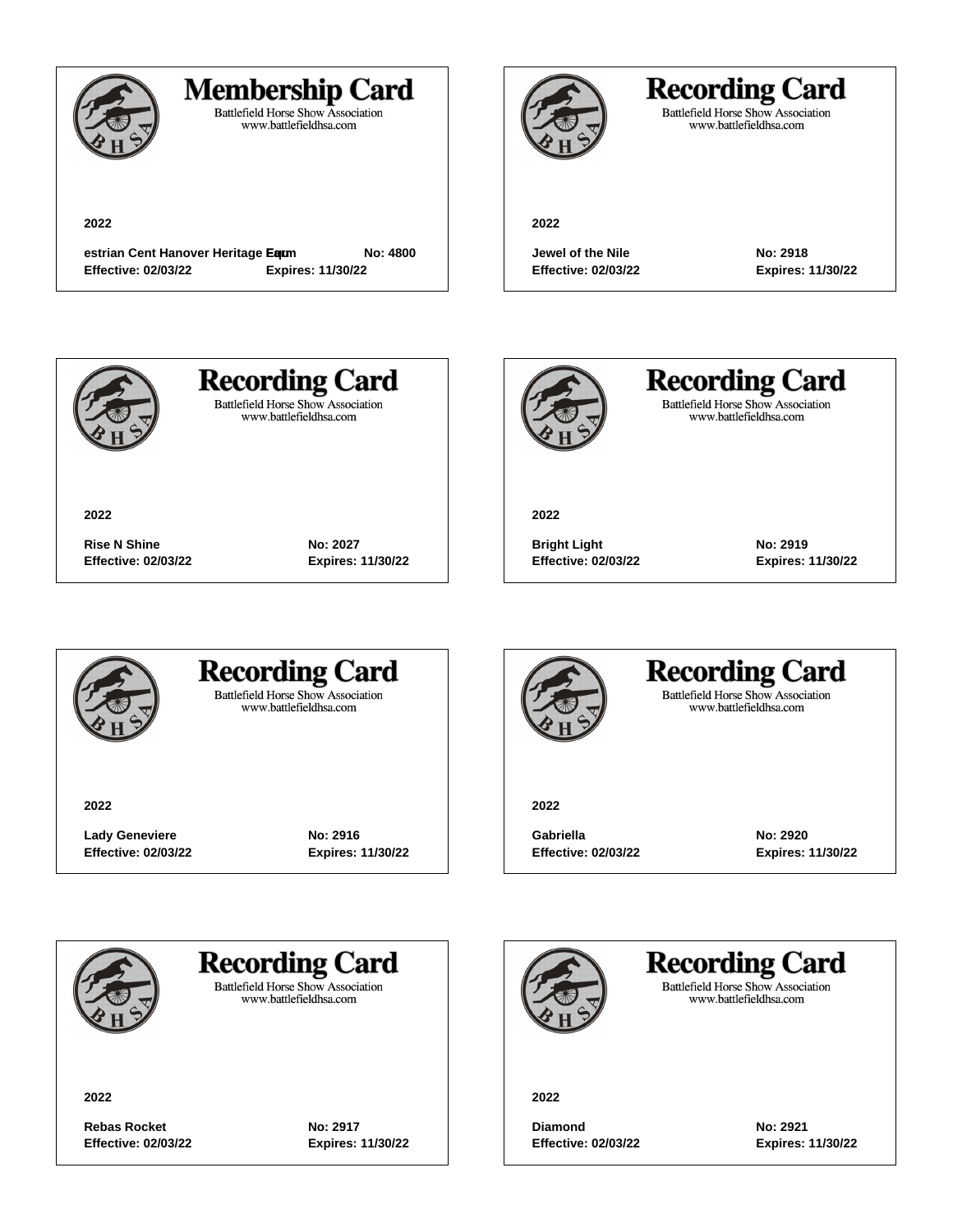

# **Recording Card**

Battlefield Horse Show Association<br>www.battlefieldhsa.com

**2022**

# **Recording Card**

Battlefield Horse Show Association<br>www.battlefieldhsa.com

**2022**

**Mickey Mouse No: 3069 Effective: 02/03/22 Expires: 11/30/22**

**Rosco No: 3160 Effective: 02/03/22 Expires: 11/30/22**



**2022**

**Recording Card Battlefield Horse Show Association** 

www.battlefieldhsa.com



**Recording Card** Battlefield Horse Show Association<br>www.battlefieldhsa.com

**2022**

**Exciting Flicka No: 3162 Effective: 02/03/22 Expires: 11/30/22**



## **Recording Card Battlefield Horse Show Association**

**Charlie Brown No: 3070**

**Effective: 02/03/22 Expires: 11/30/22**

www.battlefieldhsa.com

**2022**

**Brown Sugar No: 3158 Effective: 02/03/22 Expires: 11/30/22**



## **Recording Card Battlefield Horse Show Association**

www.battlefieldhsa.com

**2022**

Talk Of The Towne **No: 3362 Effective: 02/03/22 Expires: 11/30/22**



**Recording Card** 

**Battlefield Horse Show Association** www.battlefieldhsa.com

**2022**

**Charmingly Sweet No: 3159 Effective: 02/03/22 Expires: 11/30/22**

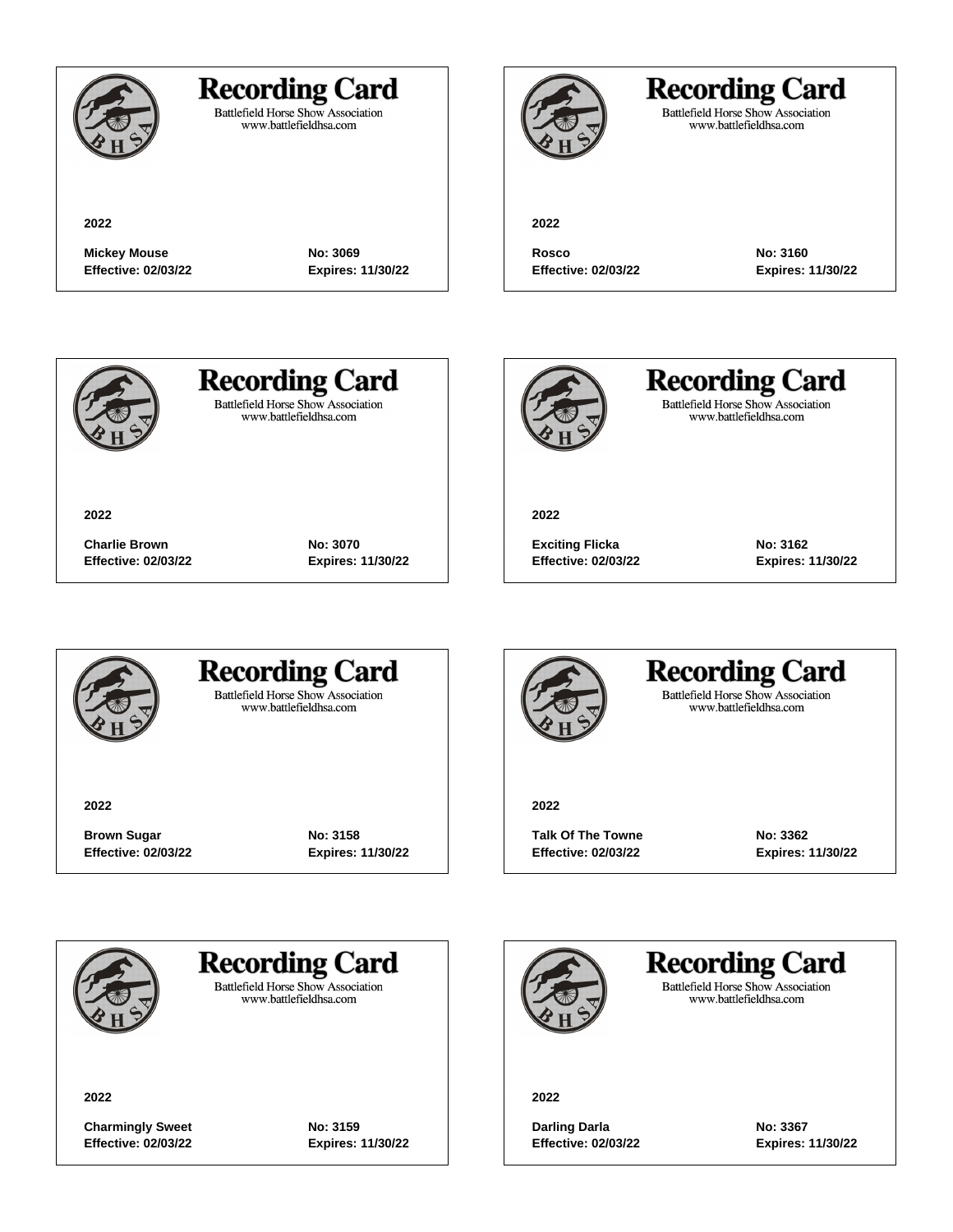**2022**

## **Recording Card**

Battlefield Horse Show Association<br>www.battlefieldhsa.com

**Dugan No: 3368 Effective: 02/03/22 Expires: 11/30/22**

# **Recording Card**

Battlefield Horse Show Association<br>www.battlefieldhsa.com

#### **2022**

**Empires Lawless No: 3488 Effective: 02/03/22 Expires: 11/30/22**



# **Recording Card**

Battlefield Horse Show Association<br>www.battlefieldhsa.com



**Recording Card** Battlefield Horse Show Association<br>www.battlefieldhsa.com

**2022**

**Honey Dew No: 3643 Effective: 02/03/22 Expires: 11/30/22**



**Mill Ponds Smoke Screen No: 3369 Effective: 02/03/22 Expires: 11/30/22**



### **Recording Card Battlefield Horse Show Association**

www.battlefieldhsa.com

**2022**

**Star Crossed Lover No: 3371 Effective: 02/03/22 Expires: 11/30/22**



## **Recording Card Battlefield Horse Show Association**

www.battlefieldhsa.com

**2022**

**Sweet Silver Bells No: 3644 Effective: 02/03/22 Expires: 11/30/22**





**Battlefield Horse Show Association** www.battlefieldhsa.com

**2022**

**Madam Madeline No: 3419 Effective: 02/03/22 Expires: 11/30/22**

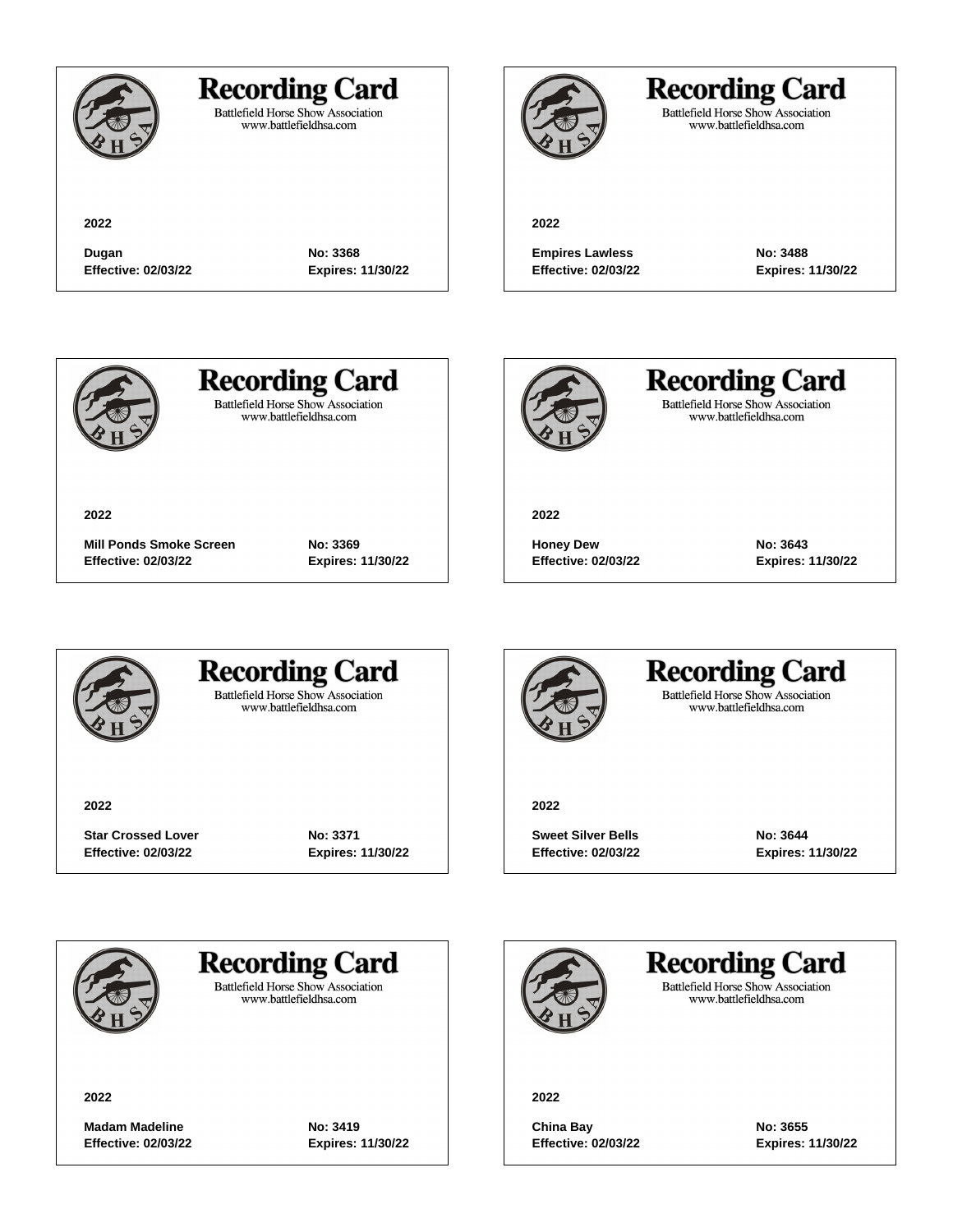**2022**

## **Recording Card**

**Tempo No: 3656 Effective: 02/03/22 Expires: 11/30/22**

Battlefield Horse Show Association<br>www.battlefieldhsa.com

# **Recording Card**

Battlefield Horse Show Association<br>www.battlefieldhsa.com

#### **2022**

**Bleu You Away No: 3870 Effective: 02/03/22 Expires: 11/30/22**



# **Recording Card**

**Battlefield Horse Show Association** www.battlefieldhsa.com



**Recording Card** Battlefield Horse Show Association<br>www.battlefieldhsa.com

**2022**

**Seeking Sera No: 4068 Effective: 02/03/22 Expires: 11/30/22**



**Cash Money No: 3693 Effective: 02/03/22 Expires: 11/30/22**



### **Recording Card Battlefield Horse Show Association**

www.battlefieldhsa.com

**2022**

**Zeus No: 3694 Effective: 02/03/22 Expires: 11/30/22**



#### **Recording Card Battlefield Horse Show Association** www.battlefieldhsa.com

**2022**

**French Connection No: 4069 Effective: 02/03/22 Expires: 11/30/22**



**Recording Card** 

**Battlefield Horse Show Association** www.battlefieldhsa.com

**2022**

**Finished In Blue No: 3834 Effective: 02/03/22 Expires: 11/30/22**